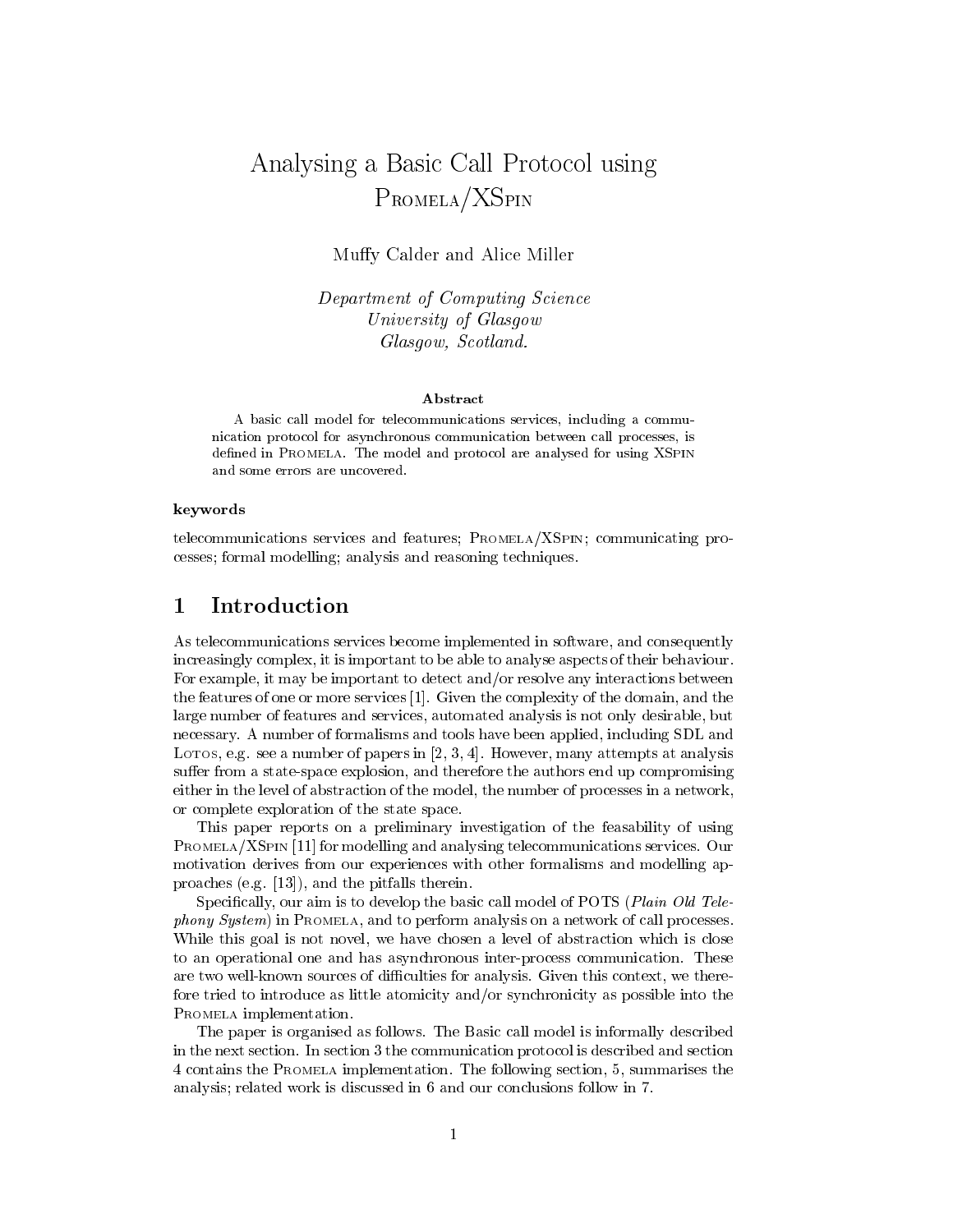### 2 Overview of the Basic Call Model

While there is no one standard definition of the basic call process of POTS, we loosely follow the IN [8] (*Intelligent Networks*) approach.

At our level of abstraction, each user is identied with a call process and we make no distinction between numbers and terminal devices. We also consider numbers as single entities: we are not concerned with individual digits.

In each call process we distinguish between originating party behaviour (the party which initiates the call) and the terminating party behaviour (the party which is called). Thus the call process state space can be divided into two subspaces: originating party states and terminating party states. An overview of the call model is given by a state transition diagram in figure 1. The originating party states are in the lower half of the diagram, and include the states diall, calling, unobt, olaert, busy, oconnected, oringout, otalk, and oclose. The terminating party states are in the upper half of the diagram, and include the states talert, tpickup, tconnected, and ttalk. The state idle belongs to both originating and terminating behaviour.

The transitions are labelled by user events, i.e. those events which are initiated by a user, such as off (handset off), on (handset on), etc. or are perceived by the user, such as *oring* (the originating party hears ringing tone on line) and *tring* (the terminating party's device rings). A circle represents a loop.

Note that there is an assymmetry between originating and terminating behaviour, with respect to call clear down: only the originating party can initiate close down. Thus it is important to distinguish between originating and terminating connected and talk states.

Call behaviour is determined both by a user's actions and by other users' actions and the network. Therefore, some form of communication between processes, and a protocol determining call set up and clear down, is required. These are described below; note that this aspect is *not* reflected in figure 1.

### 3 The Protocol

Each user call process has an associated channel, called a communication channel, with capacity for one message (or *token*). The tokens will in fact be the channels themselves. For user process A, we will refer to its associated communication channel as channel A.

When a communication channel is empty, then that user is not connected to, or attempting to connect to, any other user. We will refer to this situation as the user is not engaged in a call; when a communication channel is not empty, then we say that the user is engaged in a call (but not necessarily connected to another user). A user's channel is only ever empty when it is in the idle state. When channel A contains channel B, and channel B contains channel A, then a connection has been established between users A and B.

The basic protocol for call setup is as follows. Assume that user A wants to connect to user B, (i.e. A rings B) and A and B are both not engaged in a call. When A goes off hook, A immediately places a token (itself) on its communication channel. After dialling  $B$ ,  $A$  sends a token (itself) to channel  $B$ . When  $B$  receives the token on its communication channel, it sends a token (itself) to channel A. When channels A and B contain each other, the connection is established.

The basic protocol for call clear down is as follows. Assume that users A and B are connected and that A is the originating party. A can close down one side of the connection by going on hook and removing the token from channel A. Channel B remains the same, since B is still engaged in a call, though not connected. (i.e. containing a token) When channel A is empty, then B can also go on hook and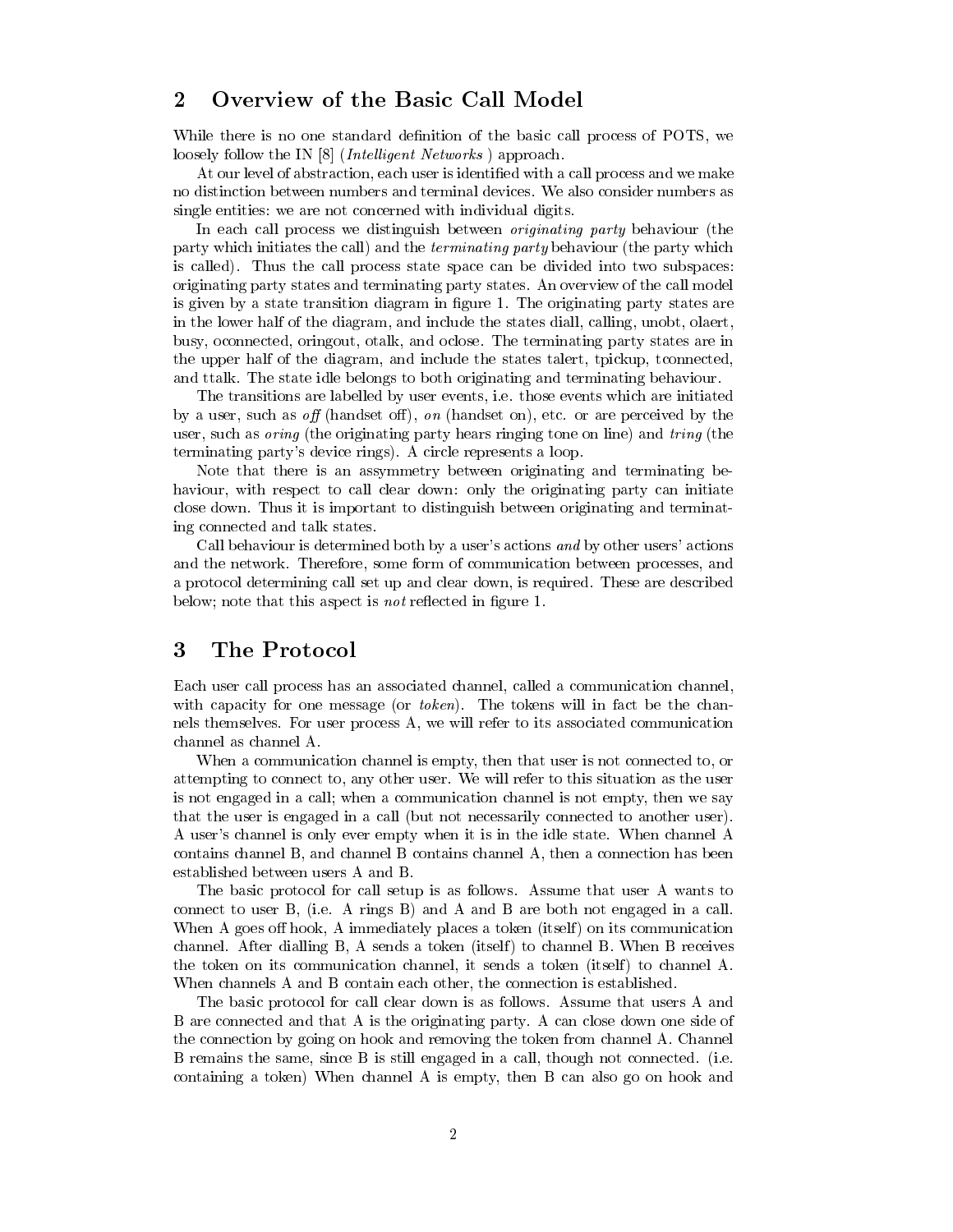

Figure 1: Basic Call - States and Events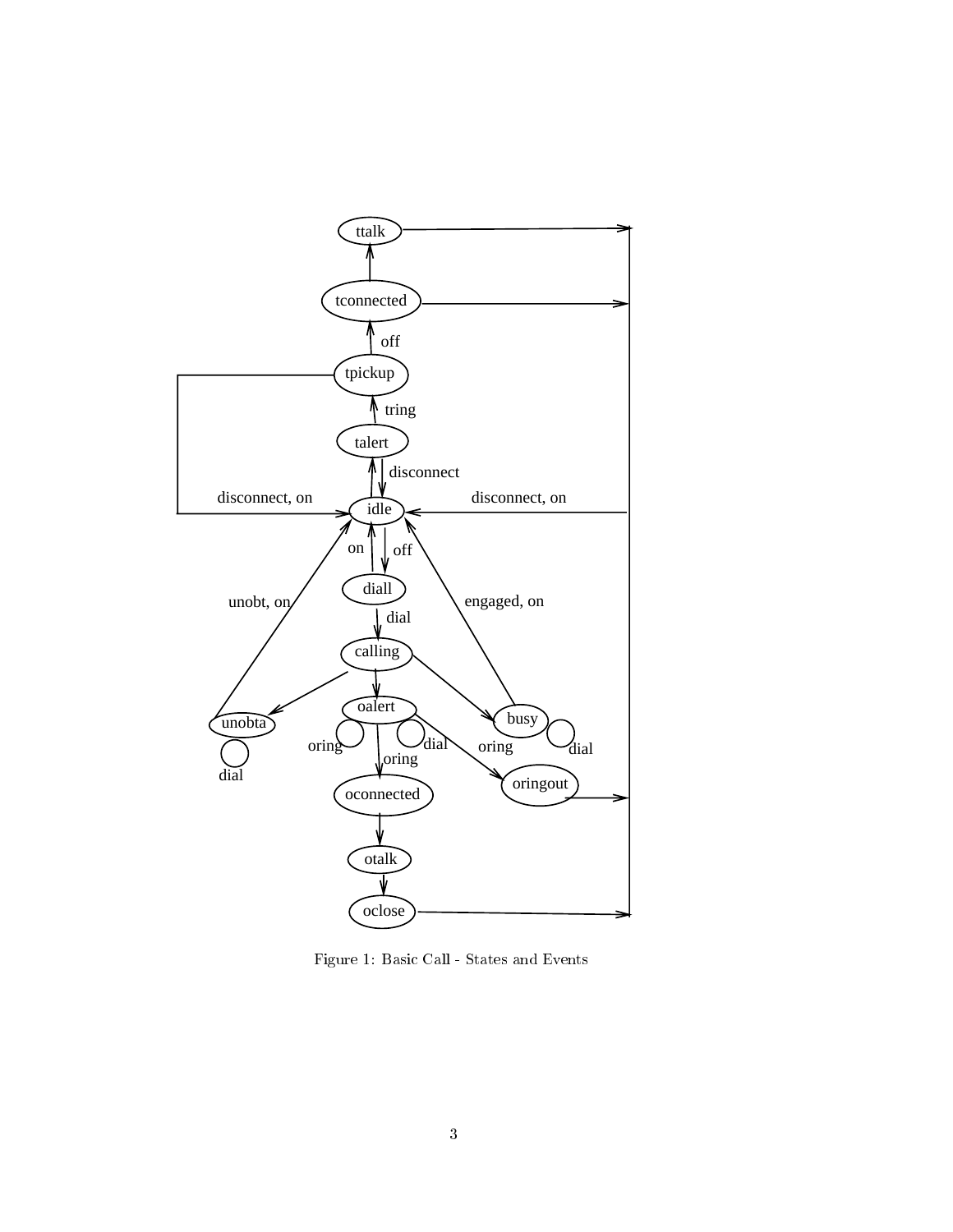remove the token from its channel. (If B goes on hook first, i.e. before channel A is cleared, then the action will have no effect.)

#### $3.1$ 3.1 Additional Synchronisation Variables

While the basic protocol and state transitions are reasonably straightforward, the main difficulty in developing this model is with call cancellation, or "non-standard" behaviour during call setup, and the race conditions which can result. It is important to note that these race conditions were uncovered only through extensive simulation and (attempted) verification, and XSPIN was invaluable in uncovering them. To overcome the race conditions, we added synchronisation variables. While other solutions might be possible, we found this to be a simple approach, and one which does not further over-constrain the concurrency.

### The Basic Call Model in Promela  $\overline{\mathcal{A}}$

A user call process is given by the (parameterised) process user; the network is given by four instantiations of that process.

Global types and variables are defined below, the following section contains the process User.

### 4.1 Types and Global Variables

The four user communication channels are given by the channels one to four; the synchronisation variables are collected together in the array sync and the two dimensional array connect.to represents the predicates which denote the presence or absence of a connection: connect  $[A]$ .to  $[B]$  denotes a connection from user A to user B (i.e. A is the originating party). The variables event1 to event4, partner1 to partner4 and null are used primarily for the purposes of verification (see the following section for their use).

```
mtype = {on,off,dial,disconnect,oring,tring,unobt,engaged,
         speech,hung_up,connected};
```

```
chan one = [1] of {chan};
chan two = [1] of {chnan};
chan three = [1] of {chnn};
chan four = [1] of {chan};
chan sync[5] = [0] of {\{mtype\}};chan null = [1] of {chan};
typedef array{bit to[5]}
array connect[5];
mtype event1 = on;
mtype event2 = on;
mtype event3 = on;
mtype event4 = on;chan partner1 = null;
chan partner2 = null;
chan partner3 = null;
chan partner4 = null;
```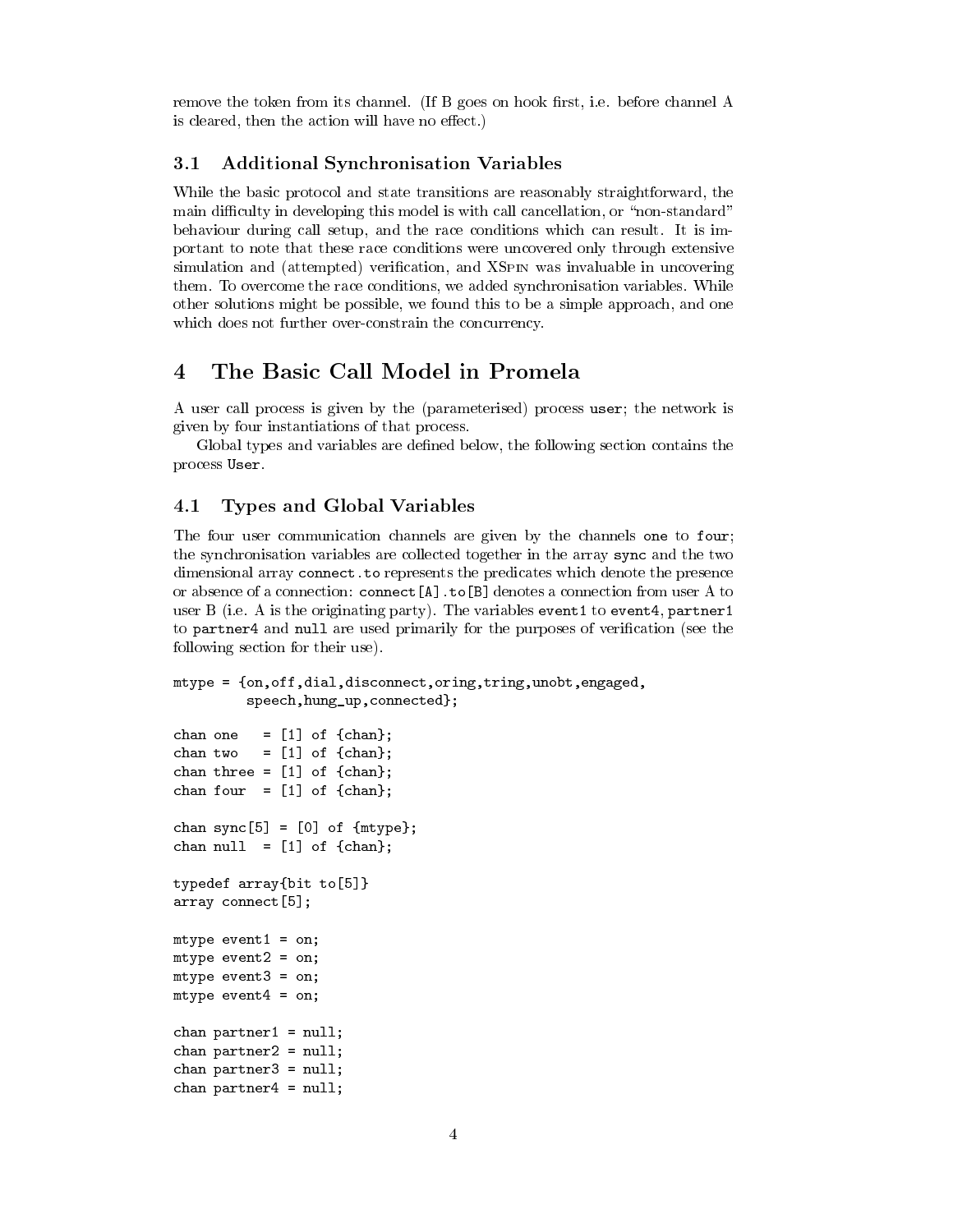#### 4.2 The User Process

The process User has 6 parameters: self, linea, lineb, linec, partner and event. The first four are the user communication channels, self being the particular user and linea ... linec being the other users. The channel partner denotes the current partner (set to null if the user is not engaged in a call) and event denotes the most recent event. Local variables include dev for the state of the device (e.g. on, off) and  $x$  and  $z$  for communication purposes.

Note that since in PROMELA reading from a channel is destructive, a nondestructive read is implemented by an atomic read following by a write.

It is important to note that there are numerous assertions within the code, particularly at points when entering a new (call) state, and when reading and writing to communication channels. These assertions proved invaluable for debugging and form an essential part of the verifiction process.

In the body of the process, comments, in general, follow the code.

```
proctype User (chan self,linea,lineb,linec,partner; mtype event)
{
mtype dev = on;
chan x = [1] of {chain};mtype z= on;
idle:assert(dev == on && partner==null);
     if
     :: atomic{empty(self)-> event = off; dev = off; self!self}; goto diall
        /* no connection is being attempted, go offhook */
        /* and become originating party */
     :: atomic{full(self)->self?partner; self!partner};
       /* a connection is being attempted */
       /* either become terminating party */
       /* or connection attempt is cancelled and remain in idle state */
           if
           :: atomic{sync[partner]?y; self?x; partner=null; goto idle}
           :: goto talert
    fi;
diall: assert(dev == off && full(self)&& partner==null);
       i f\cdots event = dial;
          /* dial and then nondeterministic choice of called party */
         if
         :: partner = self; goto calling
```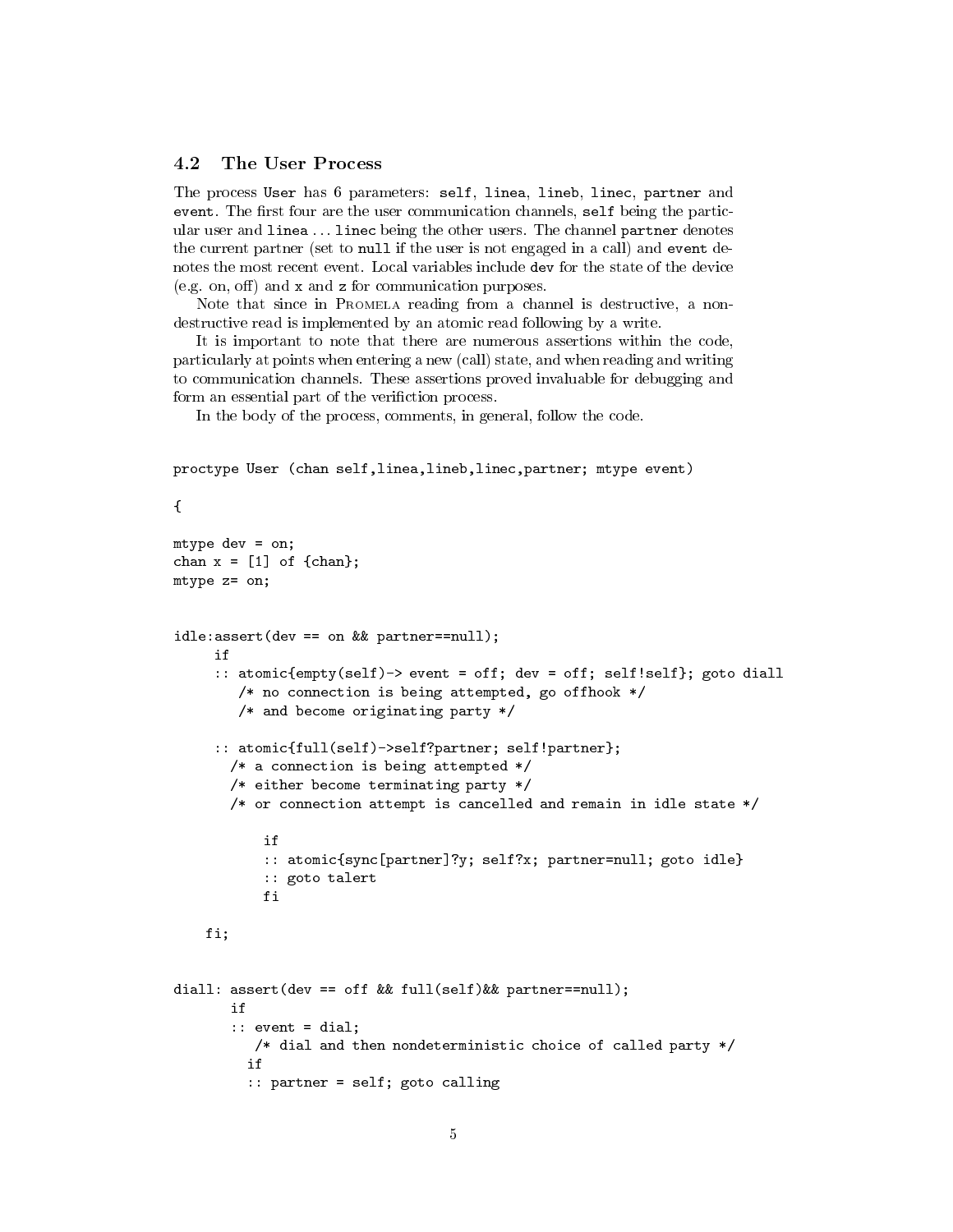```
:: partner = linea; goto calling
         :: partner = lineb; goto calling
         :: partner = linec; goto calling
       fi
       :: atomic{event = on; dev = on; self?x; goto idle}
          /*go onhook, without dialling */
       fi;
calling: assert (\text{dev} == \text{off});
         if
         :: partner == null -> goto unobta
            /* invalid partner */
         :: partner == self -> goto busy
            /* invalid partner */
         :: else -> if
                    :: partner!self -> goto oalert
                      /* valid partner, write token to partner's channel*/
                    ::atomic{ full(partner) -> goto busy}
                  /* valid partner but engaged */
         fi;
unobta: assert(full(self));
        event = unobt;
        i f
        :: event = dial; goto unobta
           /* trivial dial */
        :: atomic{event = on; dev = on; partner = null;
                  self?x; assert (x==self); goto idle}
           /* go onhook, cancel connection attempt */
        fi;
busy: assert(full(self));
      event = engaged;
      :: event = dial; goto busy
         /* trivial dial */
      :: atomic{event = on; dev = on; partner = null;
                self?x; assert (x==self);goto idle}
         /*go onhook, cancel connection attempt */
      fi;
oalert: assert(full(partner) && full(self) && dev == off);
        event = oring; atomic{self?x; self!x}/* check channel */
        if
        :: (x == partner) -> goto oconnected
           /* correct token */
        :: (x != partner) -> goto oalert
           /* wrong token, try again */
```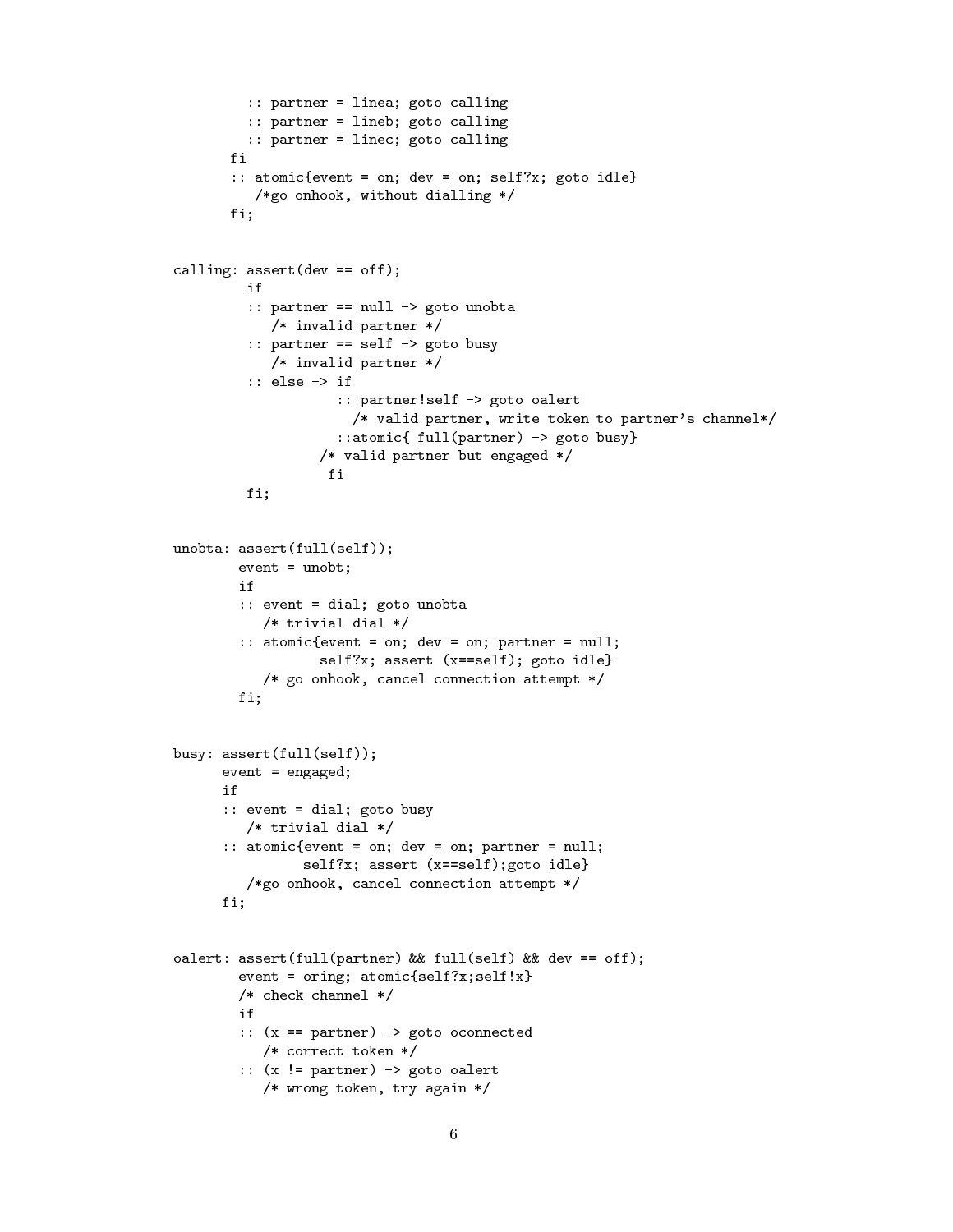```
:: (x != partner) -> goto oringout
           /* wrong token, give up */
        :: event = dial; goto oalert
           /* trivial dial */
        \equiv \equiv \frac{1}{2}oringout:
        atomic[self]!hung up; event = on; dev = on};atomic{self?x; partner = null;goto idle};/* give up, go onhook */
oconnected: assert (full(self) && full(partner));
            atomic{sync[self]!connected; goto otalk};
otalk: assert (full(self) && full(partner));
       /* connection established */
       connect[self].to[partner]=1;
       goto oclose;
oclose: assert (full(self) && full(partner));
        /* disconnect */
        connect[self].to[partner]=0;
        atomic{event = on; dev = on;
               self?x; assert (x == partner);
               partner?x; partner!x; assert (x == self);
              partner = null;
              goto idle};
              /* empty own channel and check partner's channel*/
talert: assert(dev == on);
        /* either connection attempt is cancelled and then empty channel */
        /* or device rings */
           if
           :: atomic{sync[partner]?z; event = disconnect};
              atomic{self?x; partner=null; goto idle}
           :: event=tring; goto tpickup
           fi;
tpickup: atomic{event = off; dev = off};
         /* either connection attempt is cancelled and then empty channel */
         /* or proceed with connection and write token to partner's channel */
           i f
           ::atomic{sync[partner]?z;event = disconnect; event = on; dev = on};
             atomic{self?x;partner=null;goto idle}
           ::atomic{partner?x;partner!self;goto tconnected}
```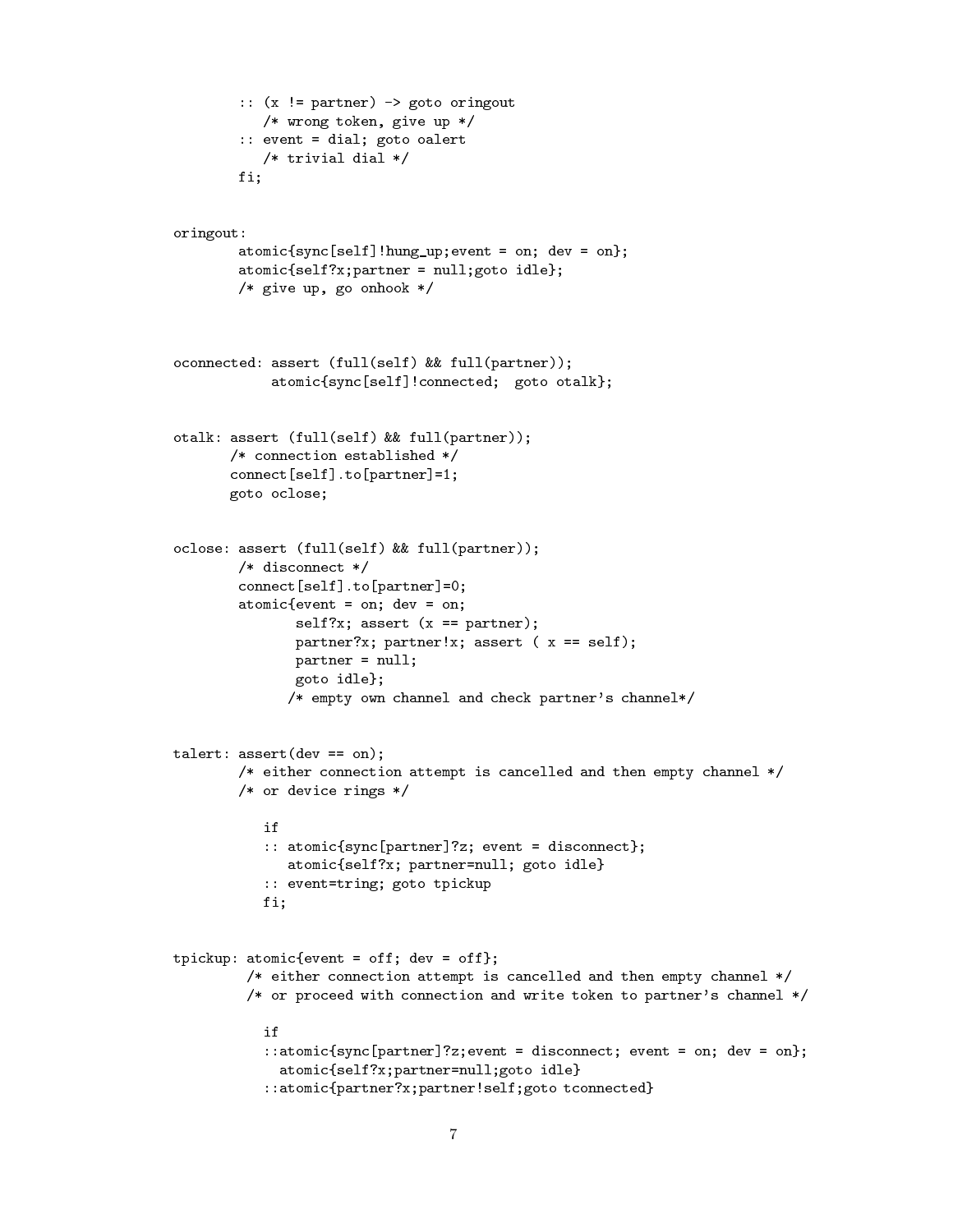```
tconnected: /*read sync variable */
              sync[partner]?z;
              if
              :: atomic{z==connected->goto ttalk}
                 /* connection established */
              :: atomic\{z = \text{hung up-} > \text{event} = \text{on}; \text{dev} = \text{on}\};atomic{self?x;assert(x==partner);partner=null;goto idle}
                 /* connection attempt is cancelled, empty channel */
     fi;
ttalk: if
        :: atomic{empty(partner) -> event=on; dev=on;
           self?x; assert(x==partner); partner = null; goto idle}
           /* connection is cancelled by originating party */
           /* go onhook and empty channel */
       fi;
```

```
} /* end User */
```
#### 4.3 Networks of Users

fi;

Any number of call processes can be run concurrently. For example, a "network" of four user call processes is given by the following instantiations of User.

```
init
f.
```
}

```
{
     atomic{
     p1=run User(one,two,three,four,partner1,event1);
     p2=run User(two,three,four,one, partner2,event2);
     p3=run User(three,four,one,two,partner3,event3);
     p4=run User(four,one,two,three,partner4,event4);
    ł
    }
```
### 5 Analysis and Discussion

The asynchronous nature of the communication between call processes and the intricacies of call setup and cleardown give rise to plenty of scope for errors in the underlying protocol. In particular, it can be difficult to handle call cancellation at an advanced stage correctly; it is quite easy to make incorrect assumptions about the state of a communication channel or to overlook an unexpected race condition.

Therefore, an important part of the verification process is to perform an "behavioural audit" as the call progresses. To this end, assertions are embedded in the code at key points such as at the beginning of a new call state and when reading (destructively, or otherwise) from a communication channel.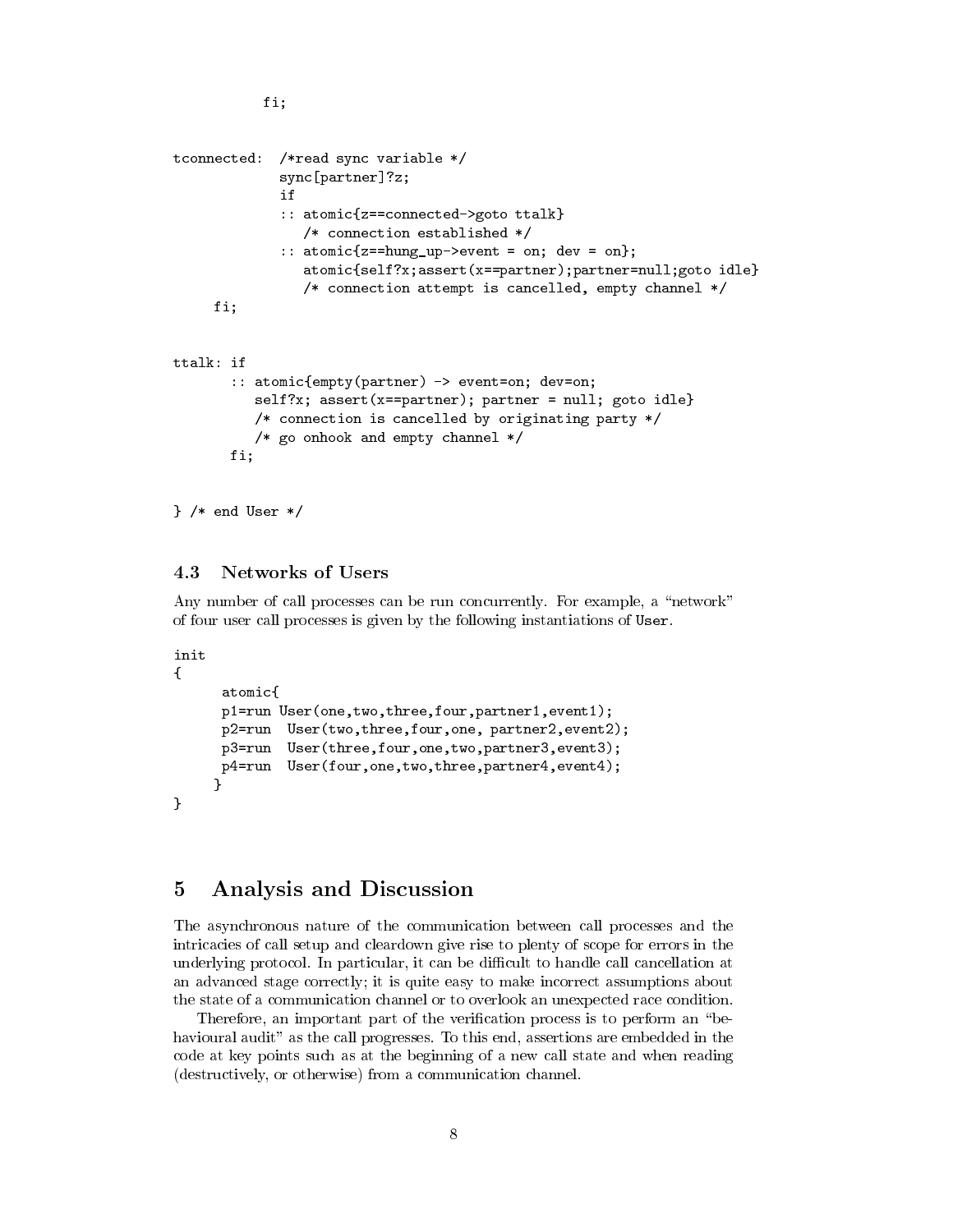The former take the form of predicates about the state of the device, the last event performed, and the presence or absence of a token on the communication channels of the parties involved in the connection (attempt). For example, the "oalert" state begins with "oalert: assert(full(partner) && full(self) && dev  $==$  $\text{off}$ ".

The latter take the form of comparing a newly read value of a channel variable with the expected value; for example "self?x; assert(x==partner)".

### 5.1 Further Properties

Further temporal properties are defined using L<sub>TL</sub> and satisfied (or otherwise) using the never claims facility.

There are numerous properties that we could demonstrate. We will not enumerate them all here, but only discuss two of the more interesting ones. Informally, they are: a connection between two users is always possible, and if you dial yourself, then you will hear the engaged tone.

In our implementation, these properties have to be expressed with respect to particular users. So, for example, instantiations of the first property are:

 $\langle \rangle$ connect[1].to[2]== 1,  $\langle \rangle$ connect [2].to[1]== 1, ... Instantiations of the second property are  $\lceil \text{(partner1 == one} \rightarrow \text{|} \text{event1 == engaged)} \rceil$ ,  $[(\text{partner2} == \text{one} \rightarrow \langle \text{event2} == \text{engaged}), \dots]$ 

#### $5.2$ 5.2 The Two User Model

In the interests of simplicity, we began our debugging and analysis with a cut-down model involving only two user processes. (At this stage, there were no synchronisation variables present.) Assertion checking proved invaluable, as we uncovered several genuine bugs in the protocol, as well as numerous small, but non-trivial clerical errors.

Also, we found that we had to introduce a few additional atomic clauses, to prevent race conditions.

Once the assertions were checked (exhaustively), the temporal properties were easily satisfied.

We then moved on to a four user process model. This proved to be quite interesting because during an attempt to violate a never claim (for one of the temporal formulae) we found that an assertion was violated! After some examination of the traces, it was discovered that we had overlooked a race condition during call cancellation.

It is important to note that the erroroneous scenario can not be created with only two call processes; at least three call processes are required to create the (potentially erroneous) circumstances.

The error was as follows. Suppose user 2 is calling user 1, the latter is idle. Some time later, user 1 is in state talert and user 2 is in state oringout. Now suppose that user 2 cancels the call by removing the tokens from both channels 1 and 2 and proceeding to idle. (In the original version, tokens were removed in oringout from both originating and terminating party's communications channels.) But this leaves the possibility that another user process, e.g. user 3, can "sneak" in and leave a token on channel 1. Because user 1's channel is now full, user 1 proceeds as if it is still trying to set up a connection with user 2. Eventually, user 1 will try to write a token to user 2's channel, when user 2 is not expecting another token.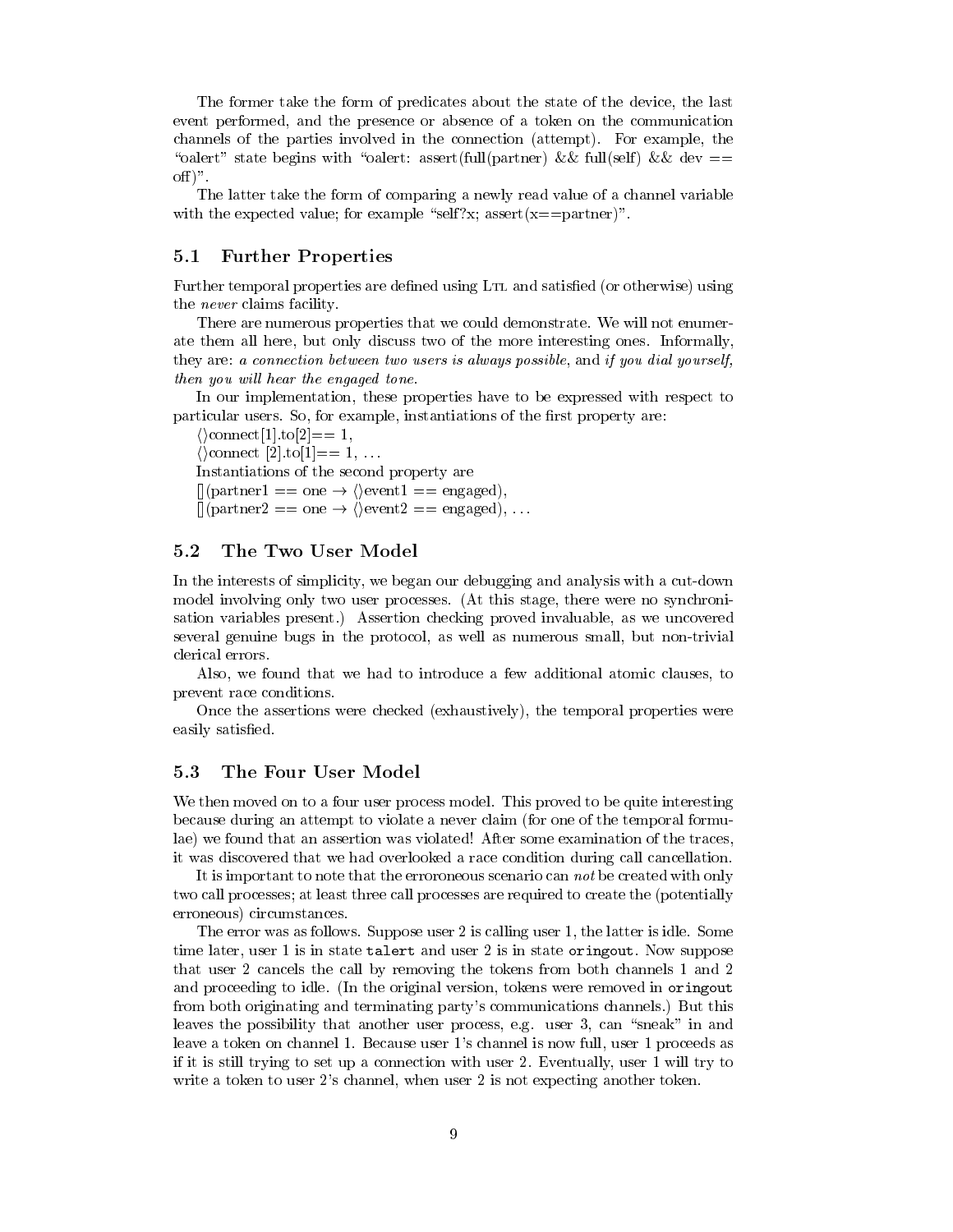As a result of this situation, we introduced the synchronisation array.

The full four user model could not be checked exhaustively on a 64 MB machine. Unfortunately, we also had trouble using the supertrace option, and could only demonstrate that a connection was possible between five out of the possible twelve pairs of users (the other permutations led to memory exhaustion). Presumably, a reordering of the initialisations would enable the other permutations to succeed.

Relabeling the user processes as zero, one, two and three (as opposed to one, two, three and four as they are here) so that the synchronisation array and the two dimensional array use less space, reduced the size of the state-vector and so enabled us to increase the maximum search depth. However, no corresponding improvement in results was noted. (In addition the simulation output was harder to read.)

We also note that a subsequent version of our model, whereby the users are identified by the integers  $0, 1, 2, 3$  and used to index an array of channels, was, though considerably more elegant, again no improvment in terms of the number of connections that we could demonstrate.

A small improvement (suggested by Rob Gerth) was gained by expressing eventually formulae of the form  $\langle f \rangle f$  as  $! f U f$ .

#### 5.4 The Three User Model  $5.4$

Finally, we moved to a three user model. Here we were much more successful and were able to demonstrate that

$$
\langle \rangle connect[i].to[j] == 1
$$

is true for all  $1 \leq i, j \leq 3$ , where  $i \neq j$ .

It was impossible to exhaustively verify the safety property

 $\lceil \text{(partner1 == one} \rightarrow \text{|} \rangle$  (revent 1 = engaged)

even using the supertrace option. However, the property was not violated even at a depth of  $290K$ .

#### **Related Work** 6

While PROMELA and XSPIN have already been demonstrated to be useful in the field of modelling and analysing feature "building blocks"  $[10]$ , our motivation here is rather more similar to the approaches taken in  $[12]$  and by the first author (of this paper) in [13].

Both of these papers extend the basic call functionality to include several features. However, both have synchronous communication between user processes, thus cutting down on the state space (and complexity of protocol) signicantly. The call model in [12] is also rather more abstract, and therefore does not involve the numerous possibilites for incorrect call cancellation. They use the SMV language/checker, but eventually suffer from the state-explosion problem and consider only 2 complete processes, plus one originating only and one terminating only. On the other hand, they have expressed and tested numerous interesting properties, and we would like to be able to conduct similar experiments. Our earlier work ([13]), using LOTOS and the model-checker of [7], employs a similar level of abstraction and includes seven further features, but it too has synchronous communication. We were able to perform some analysis of  $\mu$ -calculus formulae, with fixed-points, but they were only very simple properties, and took 19 hours to satisfy! Satisfaction of all other properties proved to be intractable and subsequently we decided to explore the use of other formalisms and tools.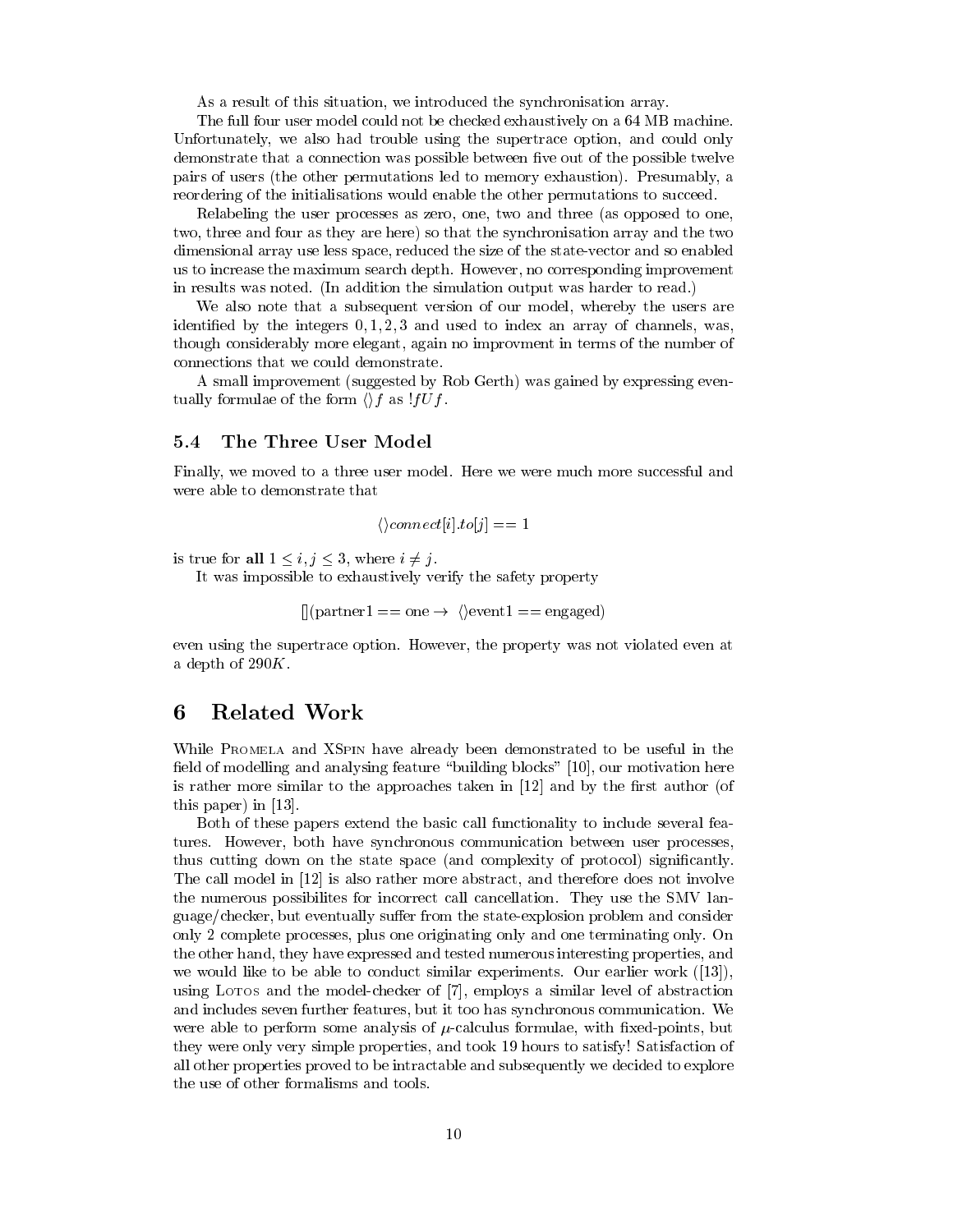## 7 Conclusions

We have defined a basic call model and an underlying communication protocol in PROMELA. The model is quite close to the operational level and so it was non-trivial to get the protocol correct. While we were a little disappointed that we were unable to check all properties on the four user model, using XSPIN we were able to uncover some important errors. It was crucial to be able to consider more than two call processes to uncover them, and clearly the capabilities of XSPIN were required for this.

Our confidence in the model is vastly improved as a consequence, and we can consider adding further features. It remains to investigate techniques for dealing with the further properties for networks of more than three call processes (and also to determine exactly when more than three are necessary). In particular, now that we are condent that our protocol is correct, we will obtain the necessary resources to carry out further experimentation to check all the temporal properties.

### Acknowledgements

We would like to thank Rob Gerth for his help and advice on using XSPIN.

### References

- [1] A. Alfred, N. Grith. Feature Interactions in the Global Information Infrastructure. In Proceedings of 3rd ACM Sigsoft Symp. on Foundations of Software Engineering, Software Engineering Notes, Vol. 20, No. 4, Oct. 1995.
- [2] Proceedings of International Workshop on Feature Interactions in Telecommunications Systems II, St. Petersburg, U.S.A., IEEE Communications Society, 1992.
- [3] W.Bouma and H.Velthuijsen (eds.). Feature Interactions in Telecommunications Systems II. Proceedings of International Workshop, Amsterdam, IOS Press, 1994.
- [4] K.E. Cheng and T. Ohta (eds.). Feature Interactions in Telecommunications Systems III. Tokyo, IOS Press, 1995.
- [5] P. Dini, R. Boutaba, and L. Logrippo, (eds.) Feature Interactions in Telecommunications Systems IV. Montreal, IOS Press, 1997.
- [6] E.J. Cameron, N.D. Griffeth, Y.J. Lin, M.E. Nilson, W.K. Shnure, and H. Velthuijsen. A feature interaction benchmark in IN and beyond. In [3].
- [7] H. Garavel et al. CAESAR toolkit. Available from Hubert.Garavel@imag.fr.
- [8] IN Distributed Functional Plane Architecture. Recommendation Q.1204, ITU-T, March, 1992.
- [9] Information Processing Systems  $-$  Open Systems Interconnection  $-$  LOTOS  $-$ A Formal Description Technique Based on the Temporal Ordering of Observational Behaviour. International Organisation for Standardisation. 1988.
- [10] F.J.Lin and Y-J. Lin. A Building Block Approach to Detecting and Resolving Feature Interactions, in [3].
- [11] G. Holzmann. Design and Validation of protocols: a tutorial. Computer Networks and ISDN Systems, No. 25, pp. 981-1017, 1993.